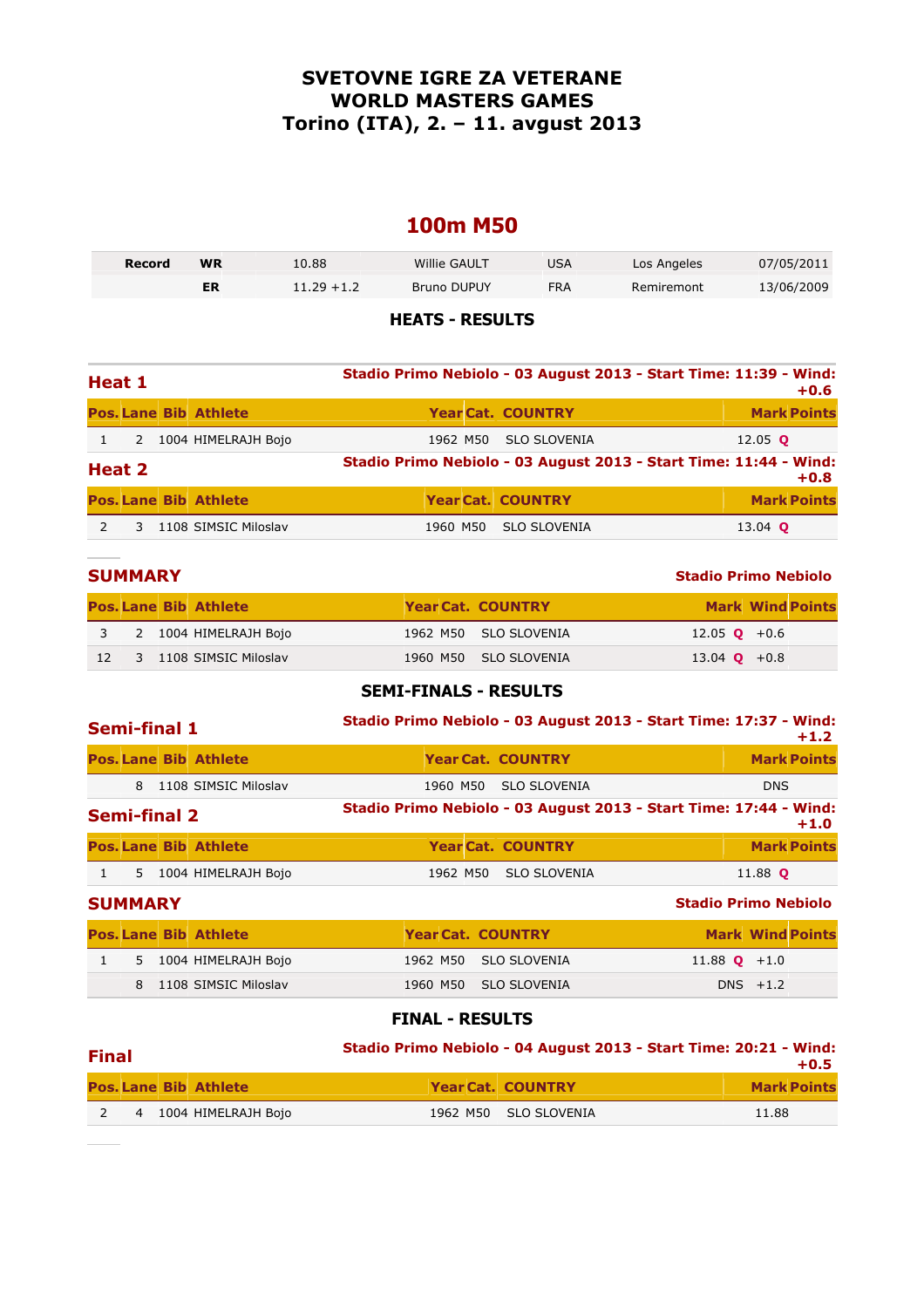### **200m M50**

| Record | <b>WR</b> | 22.44         | <b>Willie GAULT</b> | USA        | Los Angeles | 07/05/2011 |
|--------|-----------|---------------|---------------------|------------|-------------|------------|
|        |           | $22.58 + 0.9$ | Stephen PETERS      | <b>GBR</b> | San Juan    | 06/07/2003 |

#### **HEATS - RESULTS**

# **Heat 2 Stadio Primo Nebiolo - 09 August 2013 - Start Time: 08:43 - Wind: - 0.6**

|                                 |                |                              |                          |                          |                         | v.o                         |
|---------------------------------|----------------|------------------------------|--------------------------|--------------------------|-------------------------|-----------------------------|
|                                 |                | <b>Pos. Lane Bib Athlete</b> |                          | <b>Year Cat. COUNTRY</b> |                         | <b>Mark Points</b>          |
| $\left\lfloor -1 \right\rfloor$ | 8              | 1004 HIMELRAJH Bojo          |                          | 1962 M50 SLO SLOVENIA    |                         | 25.42 <b>Q</b>              |
|                                 | <b>SUMMARY</b> |                              |                          |                          |                         | <b>Stadio Primo Nebiolo</b> |
|                                 |                | <b>Pos. Lane Bib Athlete</b> | <b>Year Cat. COUNTRY</b> |                          |                         | <b>Mark Wind Points</b>     |
| 4                               | 8              | 1004 HIMELRAJH Bojo          |                          | 1962 M50 SLO SLOVENIA    | $25.42$ <b>Q</b> $-0.6$ |                             |

#### **SEMI-FINALS - RESULTS**

|   | <b>Semi-final 1</b>          |                     | Stadio Primo Nebiolo - 09 August 2013 - Start Time: 16:33 - Wind:<br>$+0.0$ |                          |                       |                             |  |
|---|------------------------------|---------------------|-----------------------------------------------------------------------------|--------------------------|-----------------------|-----------------------------|--|
|   | <b>Pos. Lane Bib Athlete</b> |                     |                                                                             | <b>Year Cat. COUNTRY</b> |                       | <b>Mark Points</b>          |  |
|   | 5                            | 1004 HIMELRAJH Bojo | 1962 M50                                                                    | <b>SLO SLOVENIA</b>      |                       | 24.53 <b>Q</b>              |  |
|   | <b>SUMMARY</b>               |                     |                                                                             |                          |                       | <b>Stadio Primo Nebiolo</b> |  |
|   | <b>Pos. Lane Bib Athlete</b> |                     |                                                                             | <b>Year Cat. COUNTRY</b> |                       | <b>Mark Wind Points</b>     |  |
| 2 | 5.                           | 1004 HIMELRAJH Bojo | 1962 M50                                                                    | <b>SLO SLOVENIA</b>      | 24.53 <b>Q</b> $+0.0$ |                             |  |

#### **FINAL - RESULTS**

### **Final Stadio Primo Nebiolo - 10 August 2013 - Start Time: 08:56 - Wind:**

| гшаг |                              |                          | $+1.5$             |
|------|------------------------------|--------------------------|--------------------|
|      | <b>Pos. Lane Bib Athlete</b> | <b>Year Cat. COUNTRY</b> | <b>Mark Points</b> |
|      | 5 1004 HIMELRAJH Bojo        | 1962 M50 SLO SLOVENIA    | 24.56              |
|      |                              |                          |                    |

The athlete with bib number 1420 has been sanchaned for rule number 145.2

### **1500m M50**

| Record | <b>WR</b> | 4:05.20 | Tom ROBERTS    | AUS  | Melbourne | 22/03/1984 |
|--------|-----------|---------|----------------|------|-----------|------------|
|        | ER        | 4:08.38 | Pierre FAUCHER | FRA. | Albi      | 20/05/2007 |

| <b>Final</b> |                         | Stadio Primo Nebiolo - 09 August 2013 - Start Time: 18:22 |                          |                    |
|--------------|-------------------------|-----------------------------------------------------------|--------------------------|--------------------|
|              | <b>Pos. Bib Athlete</b> |                                                           | <b>Year Cat. COUNTRY</b> | <b>Mark Points</b> |
|              | 1393 KOMEL BRANIMIR     |                                                           | 1962 M50 SLO SLOVENIA    | <b>DNS</b>         |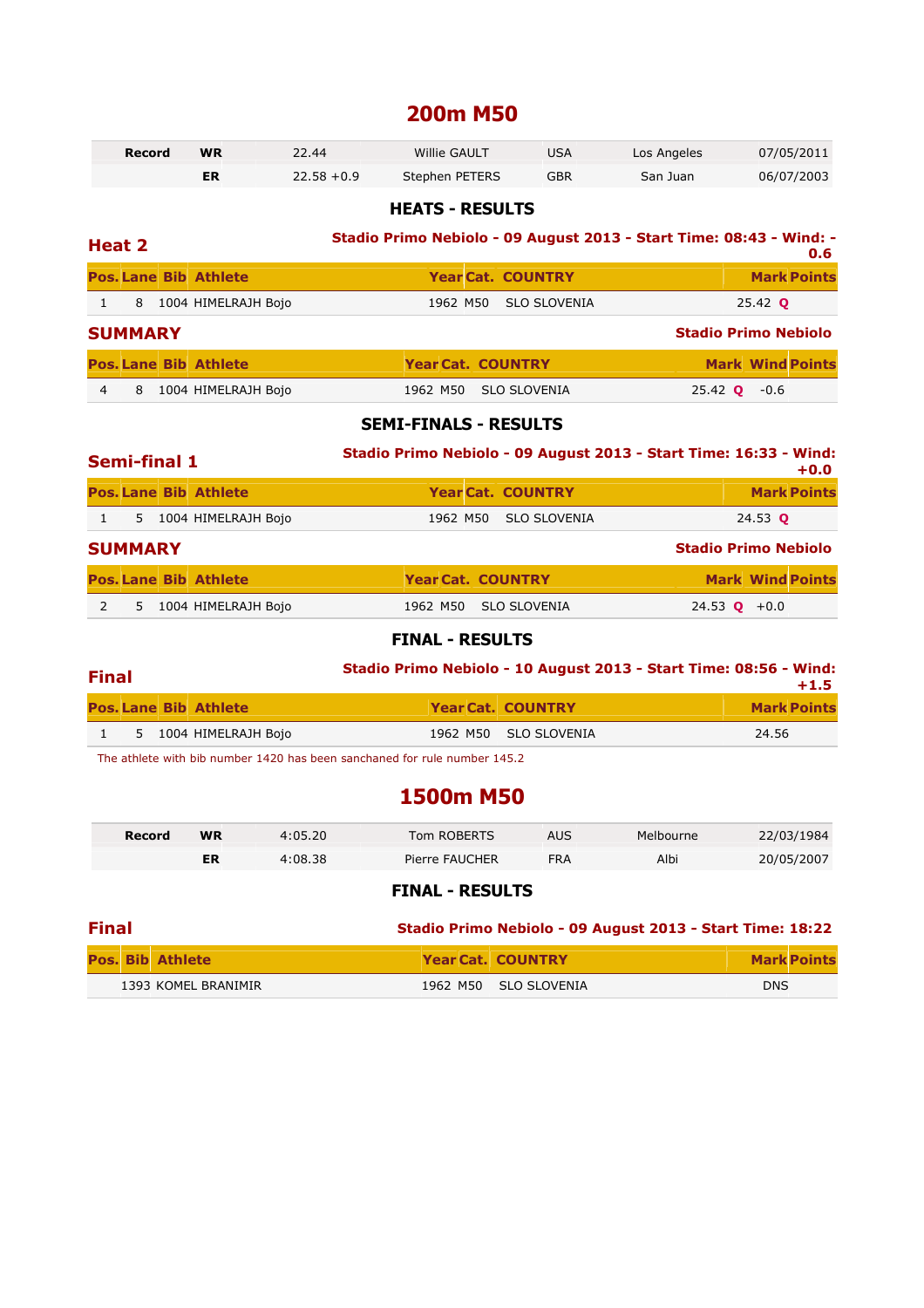### **5000m M50**

|              | <b>Record</b>                | <b>WR</b>          | 14:53.20      | <b>David Martin REES</b>                                            | <b>GBR</b>          | <b>Neath</b>  | 10/05/2003         |
|--------------|------------------------------|--------------------|---------------|---------------------------------------------------------------------|---------------------|---------------|--------------------|
|              |                              | <b>ER</b>          | 14:53.20      | David Martin REES                                                   | <b>GBR</b>          | Neath         | 10/05/2003         |
|              |                              |                    |               | <b>FINAL - RESULTS</b>                                              |                     |               |                    |
| <b>Final</b> |                              |                    |               | Stadio Primo Nebiolo - 07 August 2013 - Start Time: 19:14           |                     |               |                    |
|              | <b>Pos. Bib Athlete</b>      |                    |               | <b>Year Cat. COUNTRY</b>                                            |                     |               | <b>Mark Points</b> |
|              | 1393 KOMEL BRANIMIR          |                    |               | 1962 M50                                                            | <b>SLO SLOVENIA</b> |               | <b>DNS</b>         |
|              |                              |                    |               | 3000 st H91 M50                                                     |                     |               |                    |
|              | Record                       | <b>WR</b>          | 9:38.80       | Nils UNDERSAKER                                                     | <b>NOR</b>          | Stjordal      | 10/06/1989         |
|              |                              | <b>ER</b>          | 9:38.80       | Nils UNDERSAKER                                                     | <b>NOR</b>          | Stjordal      | 10/06/1989         |
|              |                              |                    |               | <b>FINAL - RESULTS</b>                                              |                     |               |                    |
| <b>Final</b> |                              |                    |               | Stadio Primo Nebiolo - 03 August 2013 - Start Time: 20:21           |                     |               |                    |
|              | <b>Pos. Bib Athlete</b>      |                    |               | <b>Year Cat. COUNTRY</b>                                            |                     |               | <b>Mark Points</b> |
| 3            | 1393 KOMEL BRANIMIR          |                    |               | 1962 M50                                                            | <b>SLO SLOVENIA</b> |               | 11:16.20           |
|              |                              |                    |               | 100m Hs H 91-8.50 M50                                               |                     |               |                    |
|              | Record                       | <b>WR</b>          | 13.57         | Walt BUTLER                                                         | <b>USA</b>          | Naperville    | 05/07/1991         |
|              |                              | <b>ER</b>          | $14.09 + 0.6$ | <b>Herbert KREINER</b>                                              | <b>AUT</b>          | San Sebastian | 31/08/2005         |
|              |                              |                    |               | <b>FINAL - RESULTS</b>                                              |                     |               |                    |
| <b>Final</b> |                              |                    |               | Stadio Primo Nebiolo - 05 August 2013 - Start Time: 11:46 - Wind: - |                     |               |                    |
|              |                              |                    |               |                                                                     |                     |               | 0.2                |
|              | <b>Pos. Lane Bib Athlete</b> |                    |               | <b>Year Cat. COUNTRY</b>                                            |                     |               | <b>Mark Points</b> |
| $\mathbf{1}$ | $7^{\circ}$                  | 1263 BOZICEK Marko |               | 1962 M50                                                            | <b>SLO SLOVENIA</b> |               | 14.93              |
|              |                              |                    |               | 400m Hs H84 M50                                                     |                     |               |                    |
|              | <b>Record</b>                | <b>WR</b>          | 56.56         | <b>Howard MOSCROP</b>                                               | <b>GBR</b>          | Birmingham    | 05/07/2008         |
|              |                              | ER                 | 56.56         | <b>Howard MOSCROP</b>                                               | <b>GBR</b>          | Birmingham    | 05/07/2008         |
|              |                              |                    |               | <b>FINAL - RESULTS</b>                                              |                     |               |                    |
| <b>Final</b> |                              |                    |               | Stadio Primo Nebiolo - 08 August 2013 - Start Time: 17:49           |                     |               |                    |
|              | <b>Pos. Lane Bib Athlete</b> |                    |               | <b>Year Cat. COUNTRY</b>                                            |                     |               | <b>Mark Points</b> |

**Pos. Lane Bib Athlete Year Cat. COUNTRY Mark Points** 2 7 1263 BOZICEK Marko 1962 M50 SLO SLOVENIA 1:02.12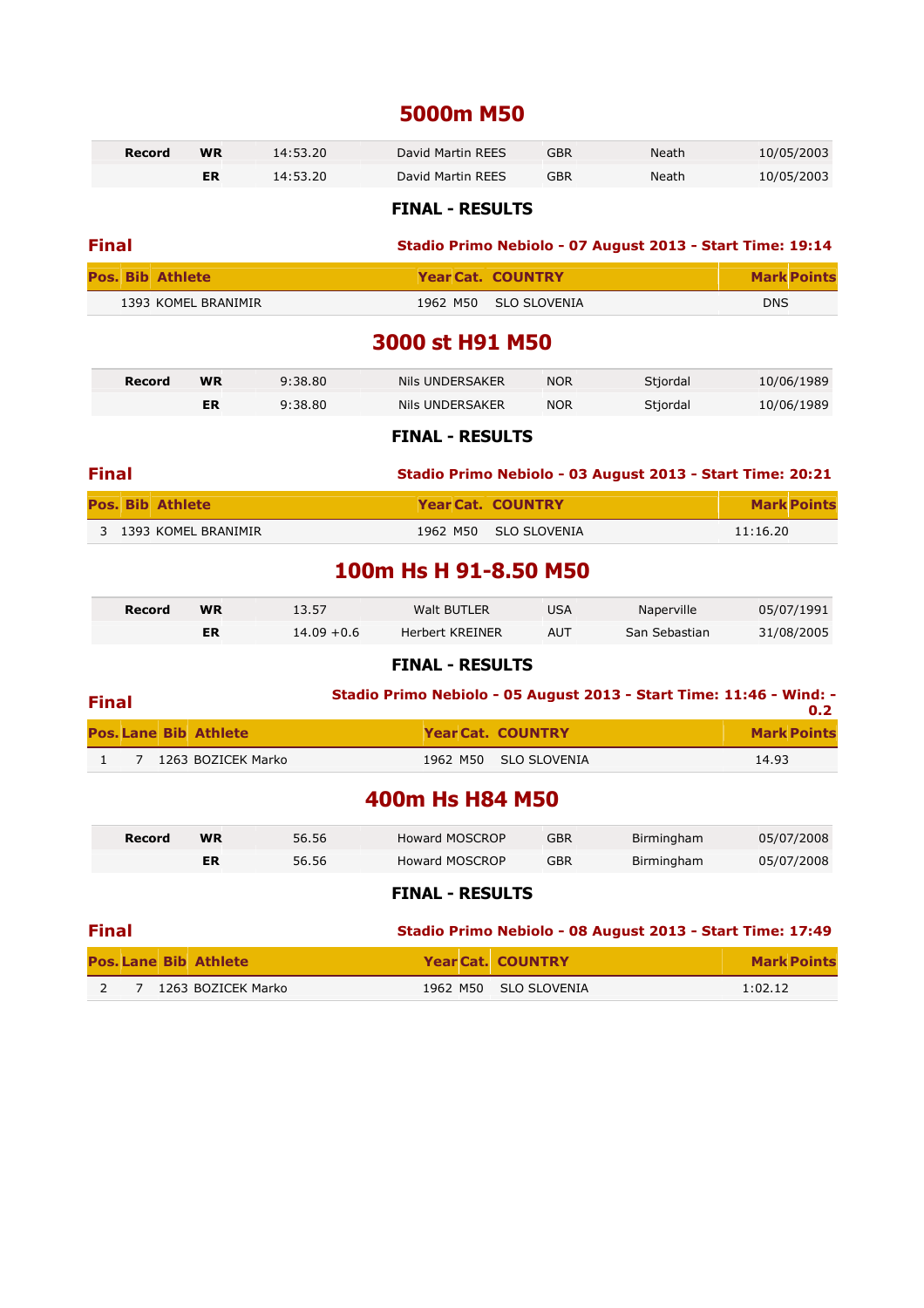### **High Jump M55**

| Record | <b>WR</b> | 1.87 | Carlo TRANHART | GER        | Eberstadt | 17/08/2012 |
|--------|-----------|------|----------------|------------|-----------|------------|
|        | ER        | 1.87 | Carlo TRANHART | <b>GER</b> | Eberstadt | 17/08/2012 |

#### **FINAL - RESULTS**

## **Final Stadio Primo Nebiolo - 07 August 2013 - Start Time: 10:50 - End Time: 11:45**

|                                                        |                          | 11:43              |
|--------------------------------------------------------|--------------------------|--------------------|
| <b>Pos. Bib Athlete</b>                                | <b>Year Cat. COUNTRY</b> | <b>Mark Points</b> |
| 3 1724 PRSTEC Miro                                     | 1956 M55 SLO SLOVENIA    | 1.60               |
| 1.25 1.30 1.35 1.40 1.45 1.48 1.51 1.54 1.57 1.60 1.63 |                          |                    |
| - - - - 0 0 0 0 XO XO XXX                              |                          |                    |

### **High Jump M75**

| Record | <b>WR</b> | 1.47 | Carl-Erik SARNDAL | <b>SWE</b> | Zittau | 20/08/2012 |
|--------|-----------|------|-------------------|------------|--------|------------|
|        | ΕR        | 1.47 | Carl-Erik SARNDAL | <b>SWE</b> | Zittau | 20/08/2012 |

#### **FINAL - RESULTS**

| <b>Final</b>            |                                              | Stadio Primo Nebiolo - 07 August 2013 - Start Time: 08:00 - End Time:<br>08:55 |                          |                    |  |  |  |
|-------------------------|----------------------------------------------|--------------------------------------------------------------------------------|--------------------------|--------------------|--|--|--|
| <b>Pos. Bib Athlete</b> |                                              |                                                                                | <b>Year Cat. COUNTRY</b> | <b>Mark Points</b> |  |  |  |
| 2 1223 SLUGA Marko      |                                              |                                                                                | 1935 M75 SLO SLOVENIA    | 1.21               |  |  |  |
|                         | 0.80 0.90 1.00 1.05 1.10 1.15 1.18 1.21 1.24 |                                                                                |                          |                    |  |  |  |
|                         | $- - - - 0 0$<br>O XXO XXX                   |                                                                                |                          |                    |  |  |  |

### **Long Jump M50**

| Record | <b>WR</b> | $6.84 + 1.7$ | Tapani TAAVITSAINEN | FIN | Geneve | 18/06/1994 |
|--------|-----------|--------------|---------------------|-----|--------|------------|
|        | ER        | $6.84 + 1.7$ | Tapani TAAVITSAINEN | FIN | Geneve | 18/06/1994 |

#### **FINAL - RESULTS**

| <b>Final</b> |                    |                         |                    |                    |        |                    |          |                    |                          |        | Stadio Primo Nebiolo - 04 August 2013 - Start Time: 17:02 - End Time:<br>18:07 |
|--------------|--------------------|-------------------------|--------------------|--------------------|--------|--------------------|----------|--------------------|--------------------------|--------|--------------------------------------------------------------------------------|
|              |                    | <b>Pos. Bib Athlete</b> |                    |                    |        |                    |          |                    | <b>Year Cat. COUNTRY</b> |        | <b>Mark Points</b>                                                             |
|              |                    | 4 1108 SIMSIC Miloslav  |                    |                    |        |                    | 1960 M50 |                    | SLO SLOVENIA             |        | 5.63                                                                           |
|              | $1^{\circ}$ : 5.47 |                         | $2^{\circ}$ : 5.43 | $3^{\circ}$ : 5.50 |        | $4^{\circ}$ : 5.55 |          | $5^{\circ}$ : 5.52 | $6^{\circ}$ : 5.63       |        |                                                                                |
|              | $+2.2$             |                         | $+0.2$             |                    | $+0.8$ | $+2.5$             |          | $-0.4$             |                          | $+0.5$ |                                                                                |
|              |                    | 1004 HIMELRAJH Bojo     |                    |                    |        |                    | 1962 M50 |                    | <b>SLO SLOVENIA</b>      |        | <b>DNS</b>                                                                     |

### **Shot Put Kg 6.000 M55**

| Record | <b>WR</b> | 17.50 | Klaus LIEDTKE | <b>GER</b> | Gelsenkirchen | 21/07/1996 |
|--------|-----------|-------|---------------|------------|---------------|------------|
|        | ER        | 17.38 | Klaus LIEDTKE | <b>GER</b> | Gelsenkirchen | 22/06/1996 |

| <b>Final</b> |                     |                         |   |                     | Stadio Primo Nebiolo - 08 August 2013 - Start Time: 15:28 - End Time: |  |  |                       | 16:16           |  |  |                    |
|--------------|---------------------|-------------------------|---|---------------------|-----------------------------------------------------------------------|--|--|-----------------------|-----------------|--|--|--------------------|
|              |                     | <b>Pos. Bib Athlete</b> |   |                     |                                                                       |  |  | Year Cat. COUNTRY     |                 |  |  | <b>Mark Points</b> |
|              |                     | 3 1724 PRSTEC Miro      |   |                     |                                                                       |  |  | 1956 M55 SLO SLOVENIA |                 |  |  | 12.59              |
|              | $1^{\circ}$ : 12.22 | $2^{\circ}$             | N | $3^{\circ}$ : 12.21 | N<br>$4^{\circ}$ :                                                    |  |  | $5^{\circ}$ : 12.59   | $6^{\circ}$ : N |  |  |                    |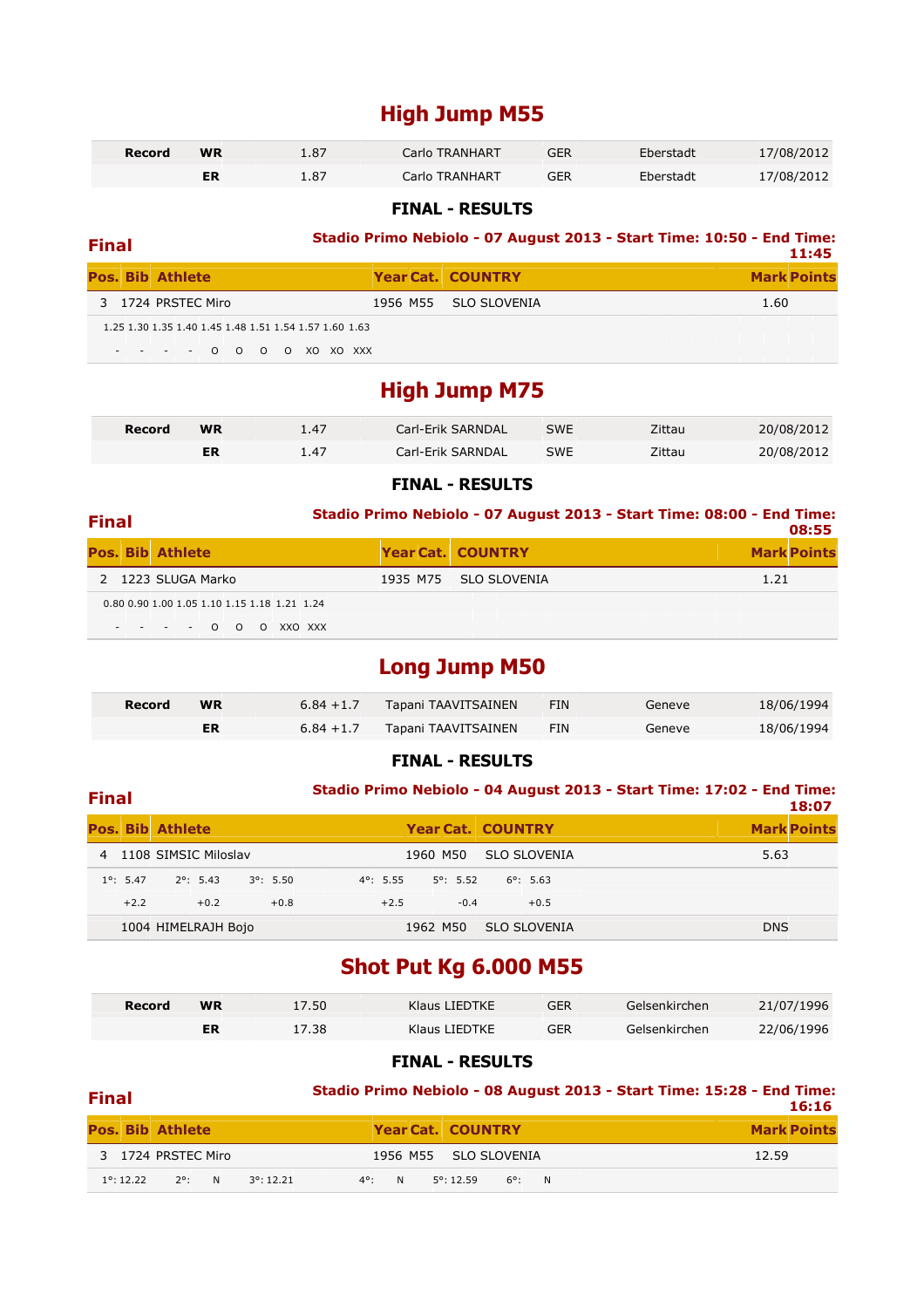### **Shot Put Kg 4.000 M75**

| Record | <b>WR</b> | 14.24 | Karl-Heinz MARG | <b>GER</b> | Monchehgladbach | 12/07/2013 |
|--------|-----------|-------|-----------------|------------|-----------------|------------|
|        | ER        | 14.24 | Karl-Heinz MARG | GER        | Monchehgladbach | 12/07/2013 |

#### **FINAL - RESULTS**

| <b>Final</b> |                  |                         |                    | Stadio Primo Nebiolo - 08 August 2013 - Start Time: 14:30 - End Time:<br>15:04 |                           |                    |  |  |
|--------------|------------------|-------------------------|--------------------|--------------------------------------------------------------------------------|---------------------------|--------------------|--|--|
|              |                  | <b>Pos. Bib Athlete</b> |                    |                                                                                | <b>Year Cat. COUNTRY</b>  | <b>Mark Points</b> |  |  |
|              |                  | 1 1223 SLUGA Marko      |                    |                                                                                | 1935 M75 SLO SLOVENIA     | 10.02              |  |  |
|              | $1^\circ$ : 8.98 | $2^{\circ}$ : 9.14      | $3^{\circ}$ : 9.74 | $4^{\circ}$ : N                                                                | $5^{\circ}$ : 10.02 6°: N |                    |  |  |

### **Discus Throw Kg 1,000 M65**

| Record | <b>WR</b> | 59.75 | Klaus LIEDTKE | <b>GER</b> | Oer-Erkenschwick | 17/08/2007 |
|--------|-----------|-------|---------------|------------|------------------|------------|
|        | ER        | 59.75 | Klaus LIEDTKE | GER        | Oer-Erkenschwick | 17/08/2007 |

#### **FINAL - RESULTS**

| <b>Final</b> |                     |                         |                     | Stadio Primo Nebiolo - 07 August 2013 - Start Time: 15:45 - End Time:<br>17:35 |  |                              |                    |  |
|--------------|---------------------|-------------------------|---------------------|--------------------------------------------------------------------------------|--|------------------------------|--------------------|--|
|              |                     | <b>Pos. Bib Athlete</b> |                     |                                                                                |  | Year Cat. COUNTRY            | <b>Mark Points</b> |  |
|              |                     | 3 1729 TRATNIK Igor     |                     |                                                                                |  | 1947 M65 SLO SLOVENIA        | 38.91              |  |
|              | $1^{\circ}$ : 36.50 | $2^{\circ}$ : 34.44     | $3^{\circ}$ : 32.78 | $4^{\circ}$ :<br>N.                                                            |  | $5^{\circ}$ : 38.91<br>6°: N |                    |  |

### **Weight Throw Kg 11.34 M55**

| Record | WR | 21.29 | Arild BUSTERUD | <b>NOR</b> | Randera | 22/07/2004 |
|--------|----|-------|----------------|------------|---------|------------|
|        | ER | 21.29 | Arild BUSTERUD | <b>NOR</b> | Randera | 22/07/2004 |

#### **FINAL - RESULTS**

#### **Final Stadio Primo Nebiolo - 05 August 2013 - Start Time: 19:10 - End Time: 20:10**

|                     |                         |  |             |  |                          |                       |       | 20.IU              |
|---------------------|-------------------------|--|-------------|--|--------------------------|-----------------------|-------|--------------------|
|                     | <b>Pos. Bib Athlete</b> |  |             |  | <b>Year Cat. COUNTRY</b> |                       |       | <b>Mark Points</b> |
|                     | 7 1724 PRSTEC Miro      |  |             |  |                          | 1956 M55 SLO SLOVENIA | 13.98 |                    |
| $1^{\circ}$ : 13.98 | 2°: N 3°: N             |  | 4°: N 5°: N |  |                          | $6^{\circ}$ : 13.92   |       |                    |

### **Javelin Throw Gr 600 M65**

| Record | <b>WR</b> | 58.58 | Esa KIURU | FIN | Helsinki | 27/05/2012 |
|--------|-----------|-------|-----------|-----|----------|------------|
|        | EБ        | 58.58 | Esa KIURU | FIN | Helsinki | 27/05/2012 |

#### **FINAL - RESULTS**

#### **Final Stadio Primo Nebiolo - 04 August 2013 - Start Time: 10:25 - End Time: 11:40**

|                     | <b>Pos. Bib Athlete</b> |           |           |                     | <b>Year Cat. COUNTRY</b> | <b>Mark Points</b> |
|---------------------|-------------------------|-----------|-----------|---------------------|--------------------------|--------------------|
|                     | 2 1729 TRATNIK Igor     |           |           |                     | 1947 M65 SLO SLOVENIA    | 37.95              |
| $1^{\circ}$ : 35.49 | $2^{\circ}$ : 35.10     | 3°: 37.20 | 4°: 37.35 | $5^{\circ}$ : 37.64 | $6^{\circ}$ : 37.95      |                    |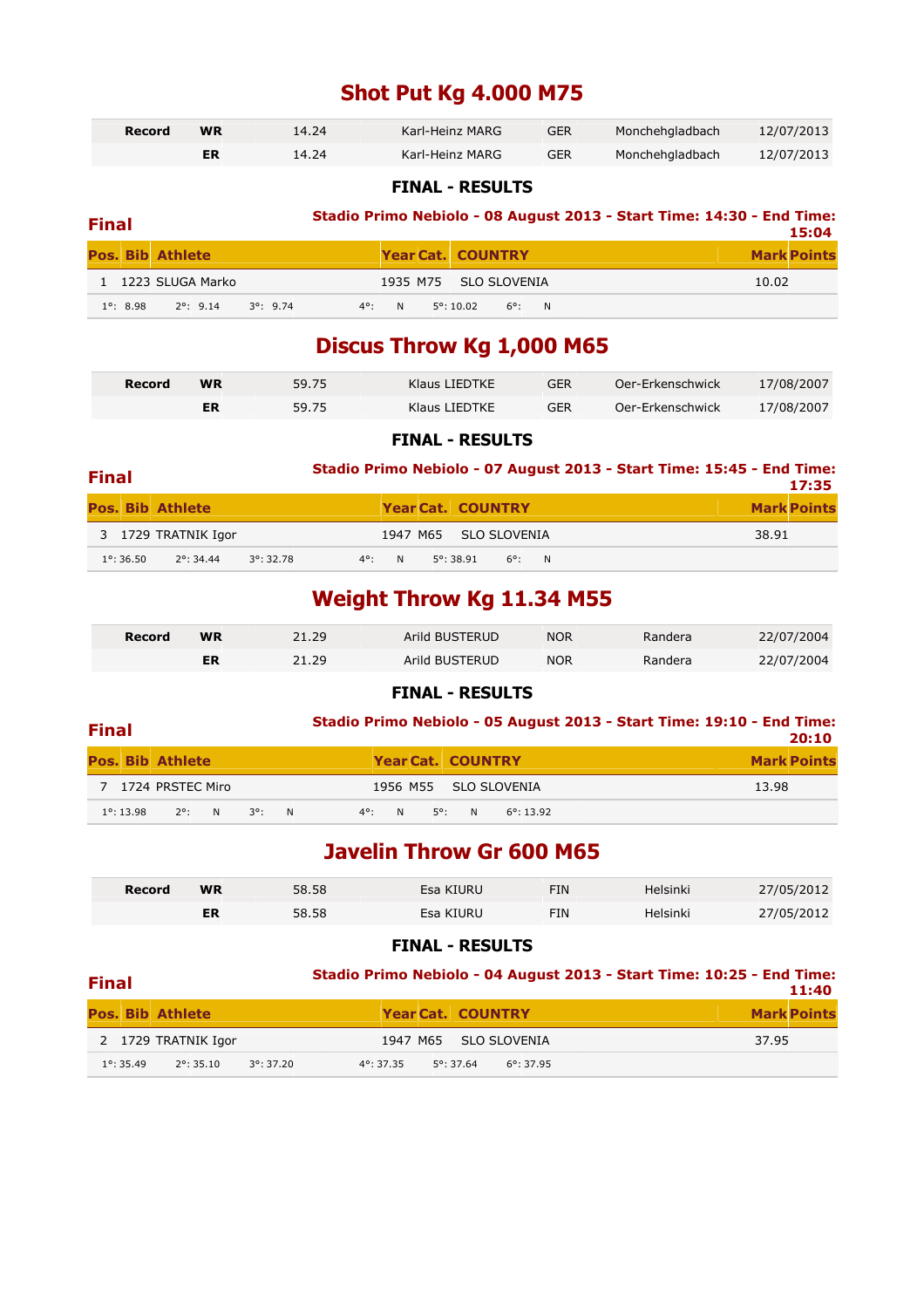### **Javelin Throw Gr 500 M75**

| Record | <b>WR</b> | 46.45 | Paavo NIEMALA | FIN | Raahe | 26/05/2011 |
|--------|-----------|-------|---------------|-----|-------|------------|
|        |           | 46.45 | Paavo NIEMALA | FIN | Raahe | 26/05/2011 |

#### **FINAL - RESULTS**

| <b>Final</b> |                     |                         |   |                     | Stadio Primo Nebiolo - 04 August 2013 - Start Time: 08:00 - End Time:<br>09:24 |    |  |                          |               |   |  |                    |  |
|--------------|---------------------|-------------------------|---|---------------------|--------------------------------------------------------------------------------|----|--|--------------------------|---------------|---|--|--------------------|--|
|              |                     | <b>Pos. Bib Athlete</b> |   |                     |                                                                                |    |  | <b>Year Cat. COUNTRY</b> |               |   |  | <b>Mark Points</b> |  |
|              |                     | 3 1223 SLUGA Marko      |   |                     |                                                                                |    |  | 1935 M75 SLO SLOVENIA    |               |   |  | 29.41              |  |
|              | $1^{\circ}$ : 28.39 | $2^{\circ}$             | N | $3^{\circ}$ : 28.77 | $4^{\circ}$ :                                                                  | P. |  | $5^{\circ}$ : 29.41      | $6^{\circ}$ : | R |  |                    |  |

### **10 km ROAD RACE M50**

#### **FINAL - RESULTS**

| <b>Final</b> |                         | Parco Valentino - 04 August 2013 - Start Time: 09:25 |                          |            |                    |
|--------------|-------------------------|------------------------------------------------------|--------------------------|------------|--------------------|
|              | <b>Pos. Bib Athlete</b> |                                                      | <b>Year Cat. COUNTRY</b> |            | <b>Mark Points</b> |
|              | 1393 KOMEL BRANIMIR     |                                                      | 1962 M50 SLO SLOVENIA    | <b>DNF</b> |                    |

### **High Jump W65**

| Record | <b>WR</b> | 1.37 | Ursula STELLING | <b>GER</b> | Poznan | 30/07/2006 |
|--------|-----------|------|-----------------|------------|--------|------------|
|        | ER        | 1.37 | Ursula STELLING | GER        | Poznan | 30/07/2006 |

#### **FINAL - RESULTS**

### **Final Stadio Primo Nebiolo - 10 August 2013 - Start Time: 09:00 - End Time:**

| .                                  |                          | 10:23              |
|------------------------------------|--------------------------|--------------------|
| <b>Pos. Bib Athlete</b>            | <b>Year Cat. COUNTRY</b> | <b>Mark Points</b> |
| 45 CAD Marjeta                     | 1948 W65 SLO SLOVENIA    | 1.18               |
| 0.90 1.00 1.05 1.10 1.15 1.18 1.21 |                          |                    |
| - - - 0 0 XO XXX                   |                          |                    |

### **Discus Throw Kg 1,000 W65**

| Record | WR | 37.62 | Tamara DANILOV        | <b>RUS</b> | San Sebastian | 28/08/2005 |
|--------|----|-------|-----------------------|------------|---------------|------------|
|        | ER | 37.62 | <b>Tamara DANILOV</b> | <b>RUS</b> | San Sebastian | 28/08/2005 |

#### **FINAL - RESULTS**

#### **Final Stadio Primo Nebiolo - 08 August 2013 - Start Time: 09:35 - End Time: 12:21**

|   |                     |                         |  |  |                                | 12:ZI              |  |
|---|---------------------|-------------------------|--|--|--------------------------------|--------------------|--|
|   |                     | <b>Pos. Bib Athlete</b> |  |  | <b>Year Cat. COUNTRY</b>       | <b>Mark Points</b> |  |
| 6 |                     | 45 CAD Marieta          |  |  | 1948 W65 SLO SLOVENIA          | 20.63              |  |
|   | $1^{\circ}$ : 20.63 | 2°: 18.85 3°: N         |  |  | $4^{\circ}$ : N 5°:19.04 6°: N |                    |  |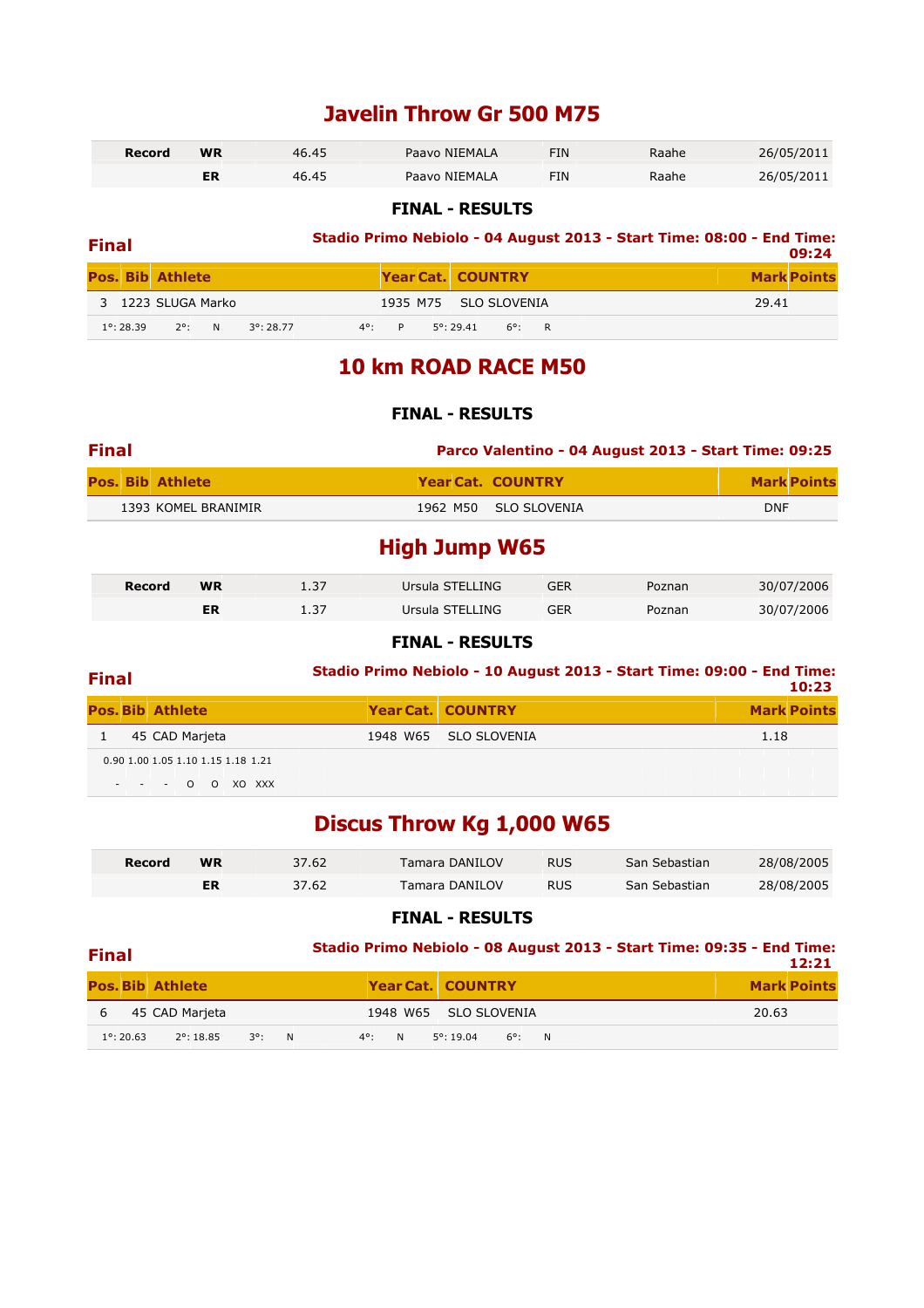### **Throwing Pentathlon M55**

|                | <b>WR</b><br>4777<br>Record |    |             | Arild BUSTERUD | <b>NOR</b>               | Carolina   | 13/07/2003     |                             |
|----------------|-----------------------------|----|-------------|----------------|--------------------------|------------|----------------|-----------------------------|
|                |                             | ER | 4777        |                | Arild BUSTERUD           | <b>NOR</b> | Carolina       | 13/07/2003                  |
| <b>Final</b>   |                             |    |             |                |                          |            |                | <b>Stadio Primo Nebiolo</b> |
|                | <b>Pos. Bib Athlete</b>     |    |             |                | <b>Year Cat. COUNTRY</b> |            |                | <b>Points Points</b>        |
| $\overline{4}$ | 1724 PRSTEC Miro            |    |             | 1956 M55       | <b>SLO SLOVENIA</b>      |            |                | 3298                        |
|                | HT Kg 6.000                 |    | SP Kg 6.000 | DT Kg 1,500    | JT Gr 700                |            | WT MC Kg 11.34 |                             |
|                | 37.33 / 661                 |    | 12.28 / 827 | 32.37 / 583    | 31.51 / 473              |            | 13.67 / 754    |                             |

### **Throwing Pentathlon M65**

|              | <b>Record</b>           | <b>WR</b> | 5044        |             | Paul ECONOMIDES          | <b>USA</b> | Lisle       | 07/08/2010                  |
|--------------|-------------------------|-----------|-------------|-------------|--------------------------|------------|-------------|-----------------------------|
|              |                         | ER        | 4939        |             | Arild BUSTERID           | <b>NOR</b> | Tonsberg    | 27/04/2013                  |
| <b>Final</b> |                         |           |             |             |                          |            |             | <b>Stadio Primo Nebiolo</b> |
|              | <b>Pos. Bib Athlete</b> |           |             |             | <b>Year Cat. COUNTRY</b> |            |             | <b>Points Points</b>        |
|              | 1729 TRATNIK Igor       |           |             | 1947 M65    | <b>SLO SLOVENIA</b>      |            |             | 2694                        |
|              | HT Kg 5.000             |           | SP Kg 5.000 | DT Kg 1,000 | JT Gr 600                |            | WT Kg 9.080 |                             |
|              | 21.39 / 372             |           | 8.78 / 603  | 35.46 / 690 | 34.15 / 638              |            | 7.98 / 391  |                             |

### **Throwing Pentathlon M75**

| <b>Record</b> | WR | 5306 | Carmelo RADO | ITA | Biella | 26/10/2008 |
|---------------|----|------|--------------|-----|--------|------------|
|               | ER | 5306 | Carmelo RADO | ITA | Biella | 26/10/2008 |

#### **Final Stadio Primo Nebiolo**

|  | <b>Pos. Bib Athlete</b> |             |             | <b>Year Cat. COUNTRY</b> |             | <b>Points Points</b> |
|--|-------------------------|-------------|-------------|--------------------------|-------------|----------------------|
|  | 2 1223 SLUGA Marko      |             |             | 1935 M75 SLO SLOVENIA    |             | 3307                 |
|  | HT Kg 4.000             | SP Kg 4.000 | DT Kg 1,000 | JT Gr 500                | WT Kg 7.260 |                      |
|  | 26.65 / 611             | 9.66 / 745  | 25.02 / 581 | 29.02 / 662              | 11.83 / 708 |                      |

### **TP Hammer Throw Kg 6.000 M55**

| Record | <b>WR</b> | 63.70 | Hans POTSCH  | AUT | <b>Budapest</b> | 05/07/1990 |
|--------|-----------|-------|--------------|-----|-----------------|------------|
|        | ER        | 63.70 | Hans PROTSCH | AUT | <b>Budapest</b> | 05/07/1990 |

| <b>Final</b>                                                      | Stadio Primo Nebiolo - 09 August 2013 - Start Time: 09:40 - End Time:<br>10:52 |                          |                    |  |  |  |
|-------------------------------------------------------------------|--------------------------------------------------------------------------------|--------------------------|--------------------|--|--|--|
| <b>Pos. Bib Athlete</b>                                           |                                                                                | <b>Year Cat. COUNTRY</b> | <b>Mark Points</b> |  |  |  |
| 2 1724 PRSTEC Miro                                                | 1956 M55                                                                       | SLO SLOVENIA             | 661<br>37.33       |  |  |  |
| $1^{\circ}$ : 35.67<br>$2^{\circ}$ : 36.78<br>$3^{\circ}$ : 37.33 |                                                                                |                          |                    |  |  |  |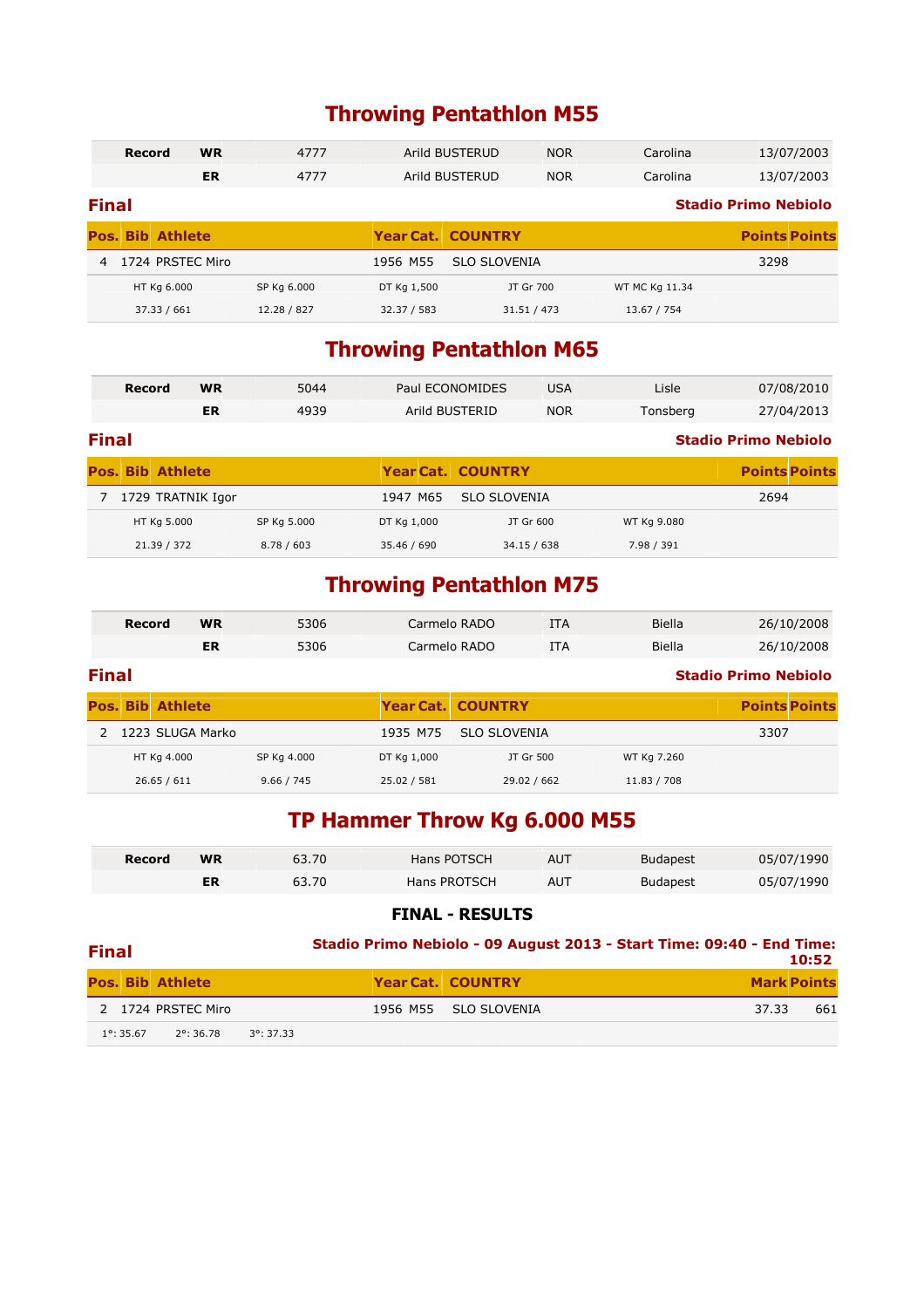### **TP Shot Put Kg 6.000 M55**

| Record | 17.50<br><b>WR</b> |       | Klaus LIEDTKE | GER | Gelsenkirchen | 21/07/1996 |
|--------|--------------------|-------|---------------|-----|---------------|------------|
|        |                    | 17.38 | Klaus LIEDTKE | GER | Gelsenkirchen | 22/06/1996 |

#### **FINAL - RESULTS**

| <b>Final</b>            |                     |                 |  | Stadio Primo Nebiolo - 09 August 2013 - Start Time: 11:17 - End Time:<br>12:05 |  |                          |       |                    |
|-------------------------|---------------------|-----------------|--|--------------------------------------------------------------------------------|--|--------------------------|-------|--------------------|
| <b>Pos. Bib Athlete</b> |                     |                 |  |                                                                                |  | <b>Year Cat. COUNTRY</b> |       | <b>Mark Points</b> |
|                         | 2 1724 PRSTEC Miro  |                 |  |                                                                                |  | 1956 M55 SLO SLOVENIA    | 12.28 | 827                |
| $1^{\circ}$ : 12.04     | $2^{\circ}$ : 12.28 | $3^{\circ}$ : N |  |                                                                                |  |                          |       |                    |

### **TP Discus Throw Kg 1,500 M55**

| Record | <b>WR</b> | 64.58 | Klaus LIEDTKE | GER | Medelby | 08/10/2000 |
|--------|-----------|-------|---------------|-----|---------|------------|
|        |           | 64.58 | Klaus LIEDTKE | GER | Medelby | 08/10/2000 |

#### **FINAL - RESULTS**

| <b>Final</b>            |                    |                     | Stadio Primo Nebiolo - 09 August 2013 - Start Time: 14:30 - End Time: |                    | 15:25 |
|-------------------------|--------------------|---------------------|-----------------------------------------------------------------------|--------------------|-------|
| <b>Pos. Bib Athlete</b> |                    |                     | <b>Year Cat. COUNTRY</b>                                              | <b>Mark Points</b> |       |
|                         | 5 1724 PRSTEC Miro |                     | 1956 M55 SLO SLOVENIA                                                 | 32.37              | 583   |
| $1^{\circ}$ : 28.36     | 2°: 32.37          | $3^{\circ}$ : 32.07 |                                                                       |                    |       |

### **TP Javelin Throw Gr 700 M55**

| Record | <b>WR</b> | 66.11 | Micheal BROWN | USA        | Raleigh | 12/06/2010 |
|--------|-----------|-------|---------------|------------|---------|------------|
|        | ΕR        | 64.68 | Luis NOGUEIRA | <b>ESP</b> | Aguilas | 26/06/2011 |

#### **FINAL - RESULTS**

| <b>Final</b>  |   |                         |                     |  | Stadio Primo Nebiolo - 09 August 2013 - Start Time: 17:22 - End Time: |       | 18:18              |
|---------------|---|-------------------------|---------------------|--|-----------------------------------------------------------------------|-------|--------------------|
|               |   | <b>Pos. Bib Athlete</b> |                     |  | <b>Year Cat. COUNTRY</b>                                              |       | <b>Mark Points</b> |
|               |   | 6 1724 PRSTEC Miro      |                     |  | 1956 M55 SLO SLOVENIA                                                 | 31.51 | 473                |
| $1^{\circ}$ : | N | $2^{\circ}$ : 28.29     | $3^{\circ}$ : 31.51 |  |                                                                       |       |                    |

### **TP WT Kg 11.34 M55**

| Record | WR | 21.29 | Arild BUSTERUD | <b>NOR</b> | Randera | 22/07/2004 |
|--------|----|-------|----------------|------------|---------|------------|
|        | ER | 21.29 | Arild BUSTERUD | <b>NOR</b> | Randera | 22/07/2004 |

#### **FINAL - RESULTS**

### **Final Stadio Primo Nebiolo - 09 August 2013 - Start Time: 18:47 - End Time:**

| .                                                             |                       | 19:40              |
|---------------------------------------------------------------|-----------------------|--------------------|
| <b>Pos. Bib Athlete</b>                                       | Year Cat. COUNTRY     | <b>Mark Points</b> |
| 2 1724 PRSTEC Miro                                            | 1956 M55 SLO SLOVENIA | 754<br>13.67       |
| $1^{\circ}$ : 13.40<br>$2^{\circ}$ : N<br>$3^{\circ}$ : 13.67 |                       |                    |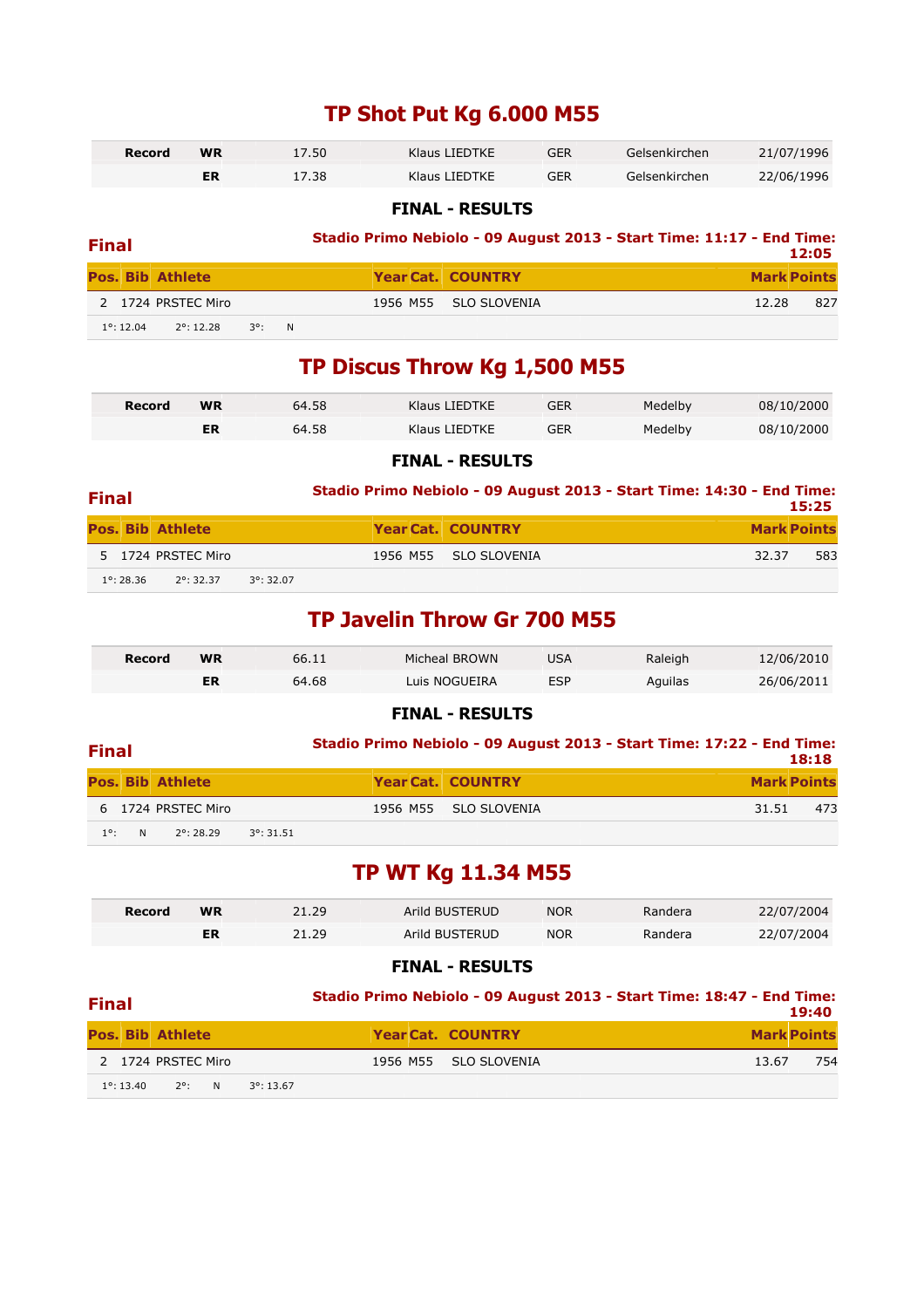### **TP Hammer Throw Kg 5.000 M65**

| Record | <b>WR</b> | 60.65 | Arild BUSTERUD | <b>NOR</b> | Tonsberg | 23/07/2013 |
|--------|-----------|-------|----------------|------------|----------|------------|
|        |           | 60.65 | Arild BUSTERUD | <b>SWE</b> | Tonsberg | 23/07/2013 |

**FINAL - RESULTS** 

| <b>Final</b>            |                    |  |                     | Stadio Primo Nebiolo - 09 August 2013 - Start Time: 09:40 - End Time:<br>10:52 |  |                          |                    |     |  |  |  |
|-------------------------|--------------------|--|---------------------|--------------------------------------------------------------------------------|--|--------------------------|--------------------|-----|--|--|--|
| <b>Pos. Bib Athlete</b> |                    |  |                     |                                                                                |  | <b>Year Cat. COUNTRY</b> | <b>Mark Points</b> |     |  |  |  |
| 10 1729 TRATNIK Igor    |                    |  |                     |                                                                                |  | 1947 M65 SLO SLOVENIA    | 21.39              | 372 |  |  |  |
| $1^{\circ}$ : 16.16     | N<br>$2^{\circ}$ : |  | $3^{\circ}$ : 21.39 |                                                                                |  |                          |                    |     |  |  |  |

### **TP Shot Put Kg 5.000 M65**

| Record | <b>WR</b> | 15.90 | Kurt GOLDSCHMIDT | <b>GER</b> | Hamburg | 25/05/2009 |
|--------|-----------|-------|------------------|------------|---------|------------|
|        | ER        | 15.90 | Kurt GOLDSCHMIDT | GER        | Hamburg | 25/05/2009 |

#### **FINAL - RESULTS**

| <b>Final</b> |                    |                     |  |  | Stadio Primo Nebiolo - 09 August 2013 - Start Time: 11:17 - End Time: |                    | 12:05 |
|--------------|--------------------|---------------------|--|--|-----------------------------------------------------------------------|--------------------|-------|
|              |                    | Pos. Bib Athlete    |  |  | Year Cat. COUNTRY                                                     | <b>Mark Points</b> |       |
|              |                    | 9 1729 TRATNIK Igor |  |  | 1947 M65 SLO SLOVENIA                                                 | 8.78               | 603   |
|              | $1^{\circ}$ : 8.77 | 2°: 8.78 3°: N      |  |  |                                                                       |                    |       |

### **TP Discus Throw Kg 1,000 M65**

| Record | WR | 59.75 | Klaus LIEDTKE | GER        | Oer-Erkenschwick | 17/08/2007 |
|--------|----|-------|---------------|------------|------------------|------------|
|        |    | 59.75 | Klaus LIEDTKE | <b>GER</b> | Oer-Erkenschwick | 17/08/2007 |

#### **FINAL - RESULTS**

| <b>Final</b>            |                                     |  |                          | Stadio Primo Nebiolo - 09 August 2013 - Start Time: 14:30 - End Time: | 15:25 |
|-------------------------|-------------------------------------|--|--------------------------|-----------------------------------------------------------------------|-------|
| <b>Pos. Bib Athlete</b> |                                     |  | <b>Year Cat. COUNTRY</b> | <b>Mark Points</b>                                                    |       |
|                         | 3 1729 TRATNIK Igor                 |  | 1947 M65 SLO SLOVENIA    | 35.46                                                                 | 690   |
| $1^{\circ}$ : 31.98     | $2^{\circ}$ : 35.46 $3^{\circ}$ : N |  |                          |                                                                       |       |

### **TP Javelin Throw Gr 600 M65**

| Record | <b>WR</b> | 58.58 | Esa KIURU | FIN | Helsinki | 27/05/2012 |
|--------|-----------|-------|-----------|-----|----------|------------|
|        | ER        | 58.58 | Esa KIURU | FIN | Helsinki | 27/05/2012 |

#### **FINAL - RESULTS**

### **Final Stadio Primo Nebiolo - 09 August 2013 - Start Time: 17:22 - End Time:**

| .                                                             |                          | 18:18              |
|---------------------------------------------------------------|--------------------------|--------------------|
| <b>Pos. Bib Athlete</b>                                       | <b>Year Cat. COUNTRY</b> | <b>Mark Points</b> |
| 3 1729 TRATNIK Igor                                           | 1947 M65 SLO SLOVENIA    | 638<br>34.15       |
| $1^{\circ}$ : 33.80<br>$3^{\circ}$ : 34.15<br>$2^{\circ}$ : N |                          |                    |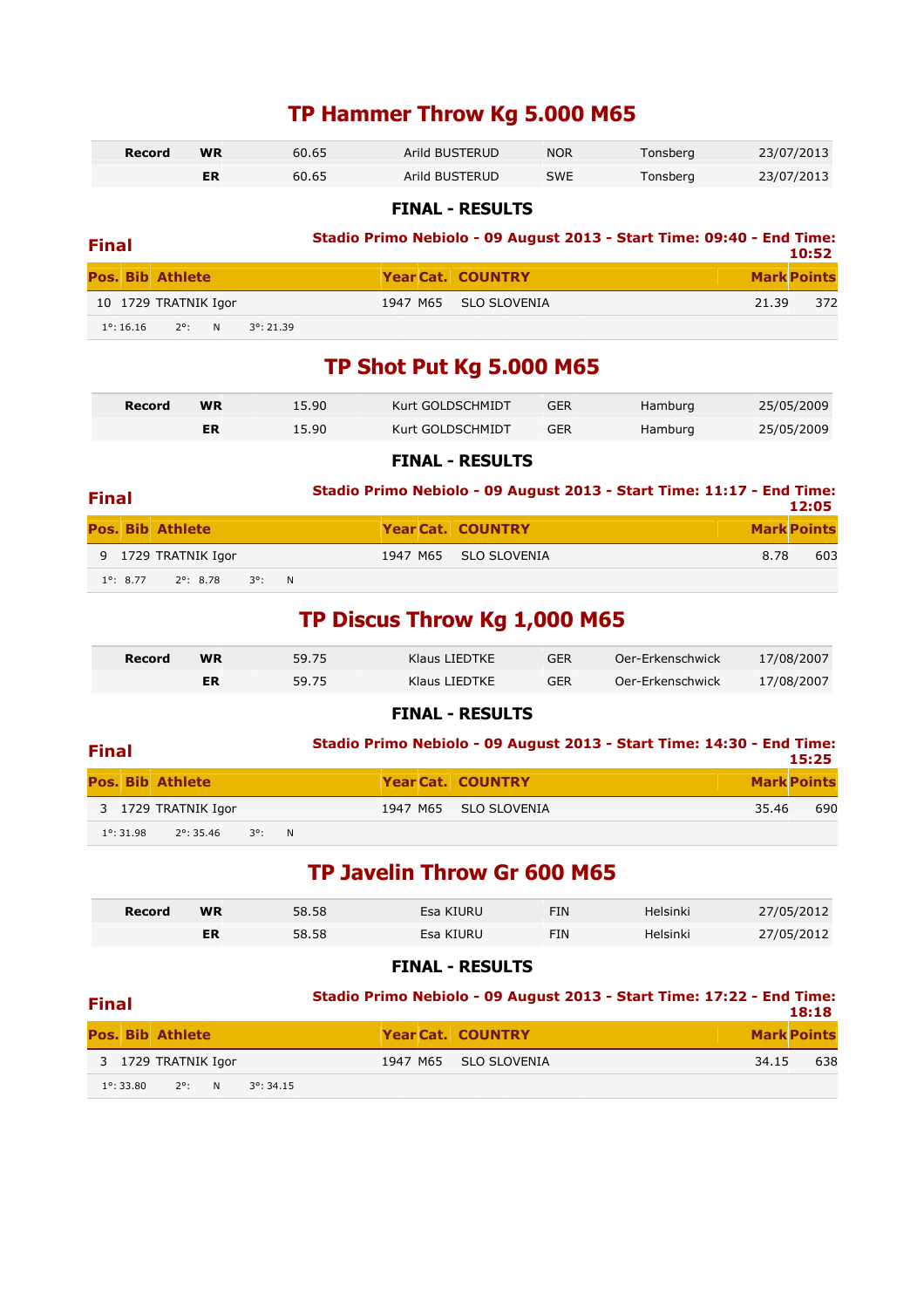### **TP WT Kg 9.080 M65**

| Record | <b>WR</b> | 20.53 | Arne LOTHE | <b>NOR</b> | Hven | 13/07/2003 |
|--------|-----------|-------|------------|------------|------|------------|
|        | ER        | 20.53 | Arne LOTHE | <b>NOR</b> | Hyen | 13/07/2003 |

#### **FINAL - RESULTS**

| Stadio Primo Nebiolo - 09 August 2013 - Start Time: 18:47 - End Time:<br><b>Final</b> |                    |                         |  |                 |  | 19:40 |                          |      |                    |
|---------------------------------------------------------------------------------------|--------------------|-------------------------|--|-----------------|--|-------|--------------------------|------|--------------------|
|                                                                                       |                    | <b>Pos. Bib Athlete</b> |  |                 |  |       | <b>Year Cat. COUNTRY</b> |      | <b>Mark Points</b> |
|                                                                                       |                    | 10 1729 TRATNIK Igor    |  |                 |  |       | 1947 M65 SLO SLOVENIA    | 7.98 | 391                |
|                                                                                       | $1^{\circ}$ : 7.98 | 2°: N                   |  | $3^{\circ}$ : R |  |       |                          |      |                    |

### **TP Hammer Throw Kg 4.000 M75**

| Record | <b>WR</b> | 51.51 | Robert WARD    | USA | Eugene     | 02/08/2008 |
|--------|-----------|-------|----------------|-----|------------|------------|
|        | ER        | 47.67 | Richard RZEHAK | GER | Effeltrich | 05/05/2005 |

#### **FINAL - RESULTS**

| <b>Final</b> |                     |                         |                     |                          | Stadio Primo Nebiolo - 09 August 2013 - Start Time: 08:20 - End Time:<br>09:12 |     |
|--------------|---------------------|-------------------------|---------------------|--------------------------|--------------------------------------------------------------------------------|-----|
|              |                     | <b>Pos. Bib Athlete</b> |                     | <b>Year Cat. COUNTRY</b> | <b>Mark Points</b>                                                             |     |
|              |                     | 4 1223 SLUGA Marko      |                     | 1935 M75 SLO SLOVENIA    | 26.65                                                                          | 611 |
|              | $1^{\circ}$ : 26.65 | $2^{\circ}$ : 25.64     | $3^{\circ}$ : 26.19 |                          |                                                                                |     |

### **TP Shot Put Kg 4.000 M75**

| Record | 14.24<br><b>WR</b> |       | Karl-Heinz MARG | <b>GER</b> | Monchehgladbach | 12/07/2013 |
|--------|--------------------|-------|-----------------|------------|-----------------|------------|
|        |                    | 14.24 | Karl-Heinz MARG | <b>GER</b> | Monchehgladbach | 12/07/2013 |

#### **FINAL - RESULTS**

| <b>Final</b> |                    |                                          |                          | Stadio Primo Nebiolo - 09 August 2013 - Start Time: 09:33 - End Time:<br>10:12 |
|--------------|--------------------|------------------------------------------|--------------------------|--------------------------------------------------------------------------------|
|              |                    | <b>Pos. Bib Athlete</b>                  | <b>Year Cat. COUNTRY</b> | <b>Mark Points</b>                                                             |
|              |                    | 2 1223 SLUGA Marko                       | 1935 M75 SLO SLOVENIA    | 745<br>9.66                                                                    |
|              | $1^{\circ}$ : 9.02 | $2^{\circ}$ : 9.64<br>$3^{\circ}$ : 9.66 |                          |                                                                                |

### **TP Discus Throw Kg 1,000 M75**

| Record | <b>WR</b><br>49.21 |       | Carmelo RADO |     | Besana Brianza | 05/10/2008 |
|--------|--------------------|-------|--------------|-----|----------------|------------|
|        | ER                 | 49.21 | Carmelo RADO | ITA | Besana Brianza | 05/10/2008 |

#### **FINAL - RESULTS**

### **Final Stadio Primo Nebiolo - 09 August 2013 - Start Time: 13:17 - End Time:**

| .                   |                         |   |                     |                          |       | 14:00              |
|---------------------|-------------------------|---|---------------------|--------------------------|-------|--------------------|
|                     | <b>Pos. Bib Athlete</b> |   |                     | <b>Year Cat. COUNTRY</b> |       | <b>Mark Points</b> |
|                     | 4 1223 SLUGA Marko      |   |                     | 1935 M75 SLO SLOVENIA    | 25.02 | 581                |
| $1^{\circ}$ : 23.82 | $2^\circ$ :             | N | $3^{\circ}$ : 25.02 |                          |       |                    |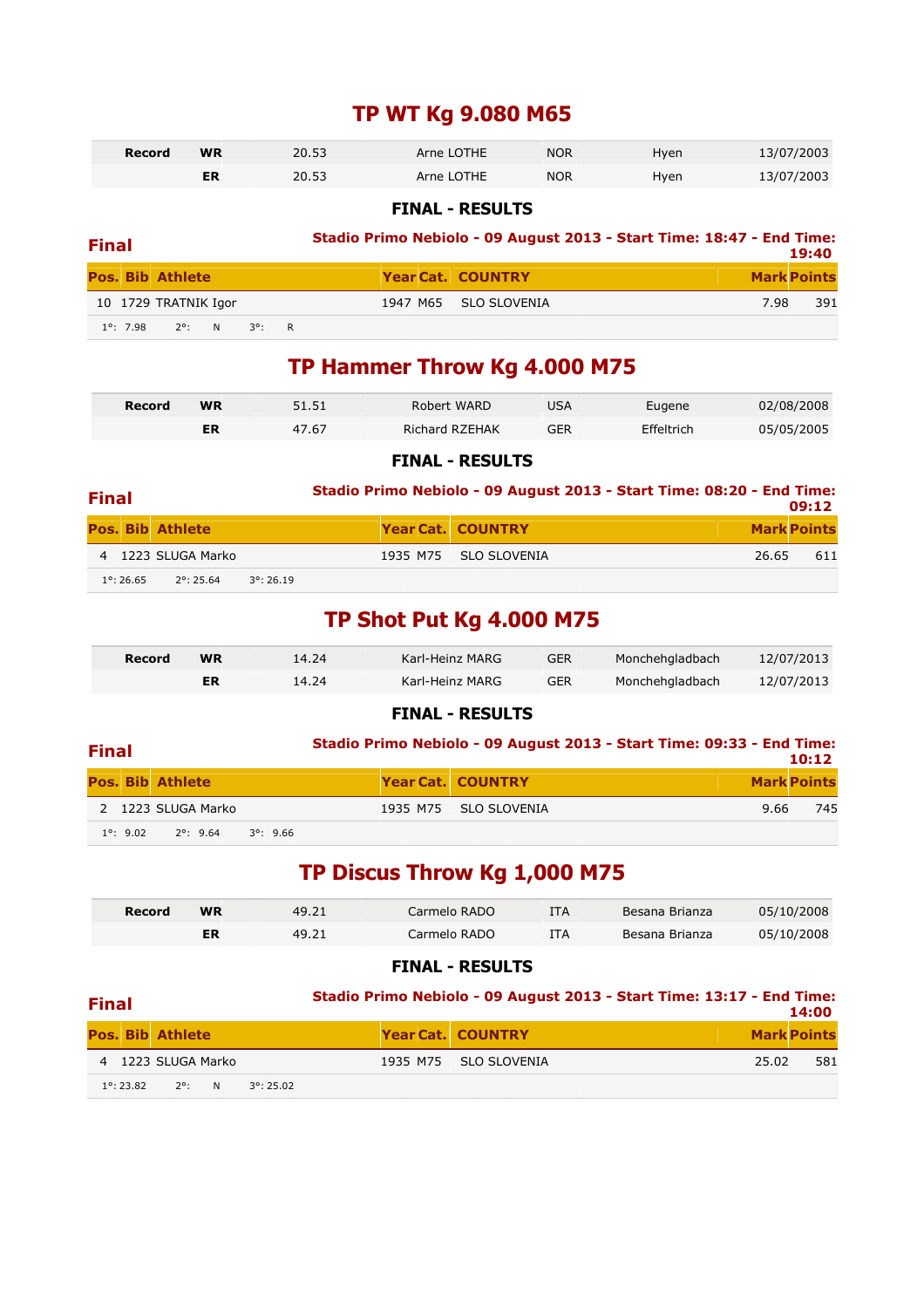### **TP Javelin Throw Gr 500 M75**

| Record | <b>WR</b> | 46.45 | Paavo NIEMALA | FIN | Raahe | 26/05/2011 |
|--------|-----------|-------|---------------|-----|-------|------------|
|        |           | 46.45 | Paavo NIEMALA | FIN | Raahe | 26/05/2011 |

#### **FINAL - RESULTS**

| <b>Final</b> |                     |                         |                     | Stadio Primo Nebiolo - 09 August 2013 - Start Time: 14:25 - End Time: |       | 15:04              |
|--------------|---------------------|-------------------------|---------------------|-----------------------------------------------------------------------|-------|--------------------|
|              |                     | <b>Pos. Bib Athlete</b> |                     | <b>Year Cat. COUNTRY</b>                                              |       | <b>Mark Points</b> |
|              |                     | 1 1223 SLUGA Marko      |                     | 1935 M75 SLO SLOVENIA                                                 | 29.02 | 662                |
|              | $1^{\circ}$ : 25.62 | $2^{\circ}$ : 29.02     | $3^{\circ}$ : 27.98 |                                                                       |       |                    |

### **TP WT Kg 7.260 M75**

| Record | 18.26<br><b>WR</b> |       | Robert WARD        | IJSA       | Clermont | 31/08/2008 |
|--------|--------------------|-------|--------------------|------------|----------|------------|
|        | ER                 | 18.17 | Wadelmar VILLHAUER | <b>GFR</b> | Zittau   | 17/08/2012 |

#### **FINAL - RESULTS**

| <b>Final</b> |                     |                         |                     | Stadio Primo Nebiolo - 09 August 2013 - Start Time: 15:37 - End Time: | 16:22              |
|--------------|---------------------|-------------------------|---------------------|-----------------------------------------------------------------------|--------------------|
|              |                     | <b>Pos. Bib Athlete</b> |                     | <b>Year Cat. COUNTRY</b>                                              | <b>Mark Points</b> |
|              |                     | 2 1223 SLUGA Marko      |                     | 1935 M75 SLO SLOVENIA                                                 | 708<br>11.83       |
|              | $1^{\circ}$ : 11.83 | $2^{\circ}$ : 11.10     | $3^{\circ}$ : 11.83 |                                                                       |                    |

### **TP Weight Throw M85-80-75-70**

### **FINAL - RESULTS**

| <b>Final</b> |                     |                         |                     | Stadio Primo Nebiolo - 09 August 2013 - Start Time: 15:37 - End Time:<br>16:22 |                          |                    |  |  |
|--------------|---------------------|-------------------------|---------------------|--------------------------------------------------------------------------------|--------------------------|--------------------|--|--|
|              |                     | <b>Pos. Bib Athlete</b> |                     |                                                                                | <b>Year Cat. COUNTRY</b> | <b>Mark Points</b> |  |  |
|              |                     | 9 1223 SLUGA Marko      |                     |                                                                                | 1935 M75 SLO SLOVENIA    | 11.83              |  |  |
|              | $1^{\circ}$ : 11.83 | $2^{\circ}$ : 11.10     | $3^{\circ}$ : 11.83 |                                                                                |                          |                    |  |  |

### **TP Weight Throw M65-60-55**

| <b>Final</b>                                                   | Stadio Primo Nebiolo - 09 August 2013 - Start Time: 18:47 - End Time:<br>19:40 |                          |                    |  |  |
|----------------------------------------------------------------|--------------------------------------------------------------------------------|--------------------------|--------------------|--|--|
| <b>Pos. Bib Athlete</b>                                        |                                                                                | <b>Year Cat. COUNTRY</b> | <b>Mark Points</b> |  |  |
| 7 1724 PRSTEC Miro                                             | 1956 M55                                                                       | <b>SLO SLOVENIA</b>      | 13.67              |  |  |
| $2^{\circ}$<br>$1^{\circ}$ : 13.40<br>N<br>$3^{\circ}$ : 13.67 |                                                                                |                          |                    |  |  |
| 22 1729 TRATNIK Igor                                           | 1947 M65                                                                       | <b>SLO SLOVENIA</b>      | 7.98               |  |  |
| $1^{\circ}$ : 7.98<br>R<br>$2^{\circ}$ :<br>$3^{\circ}$ :<br>N |                                                                                |                          |                    |  |  |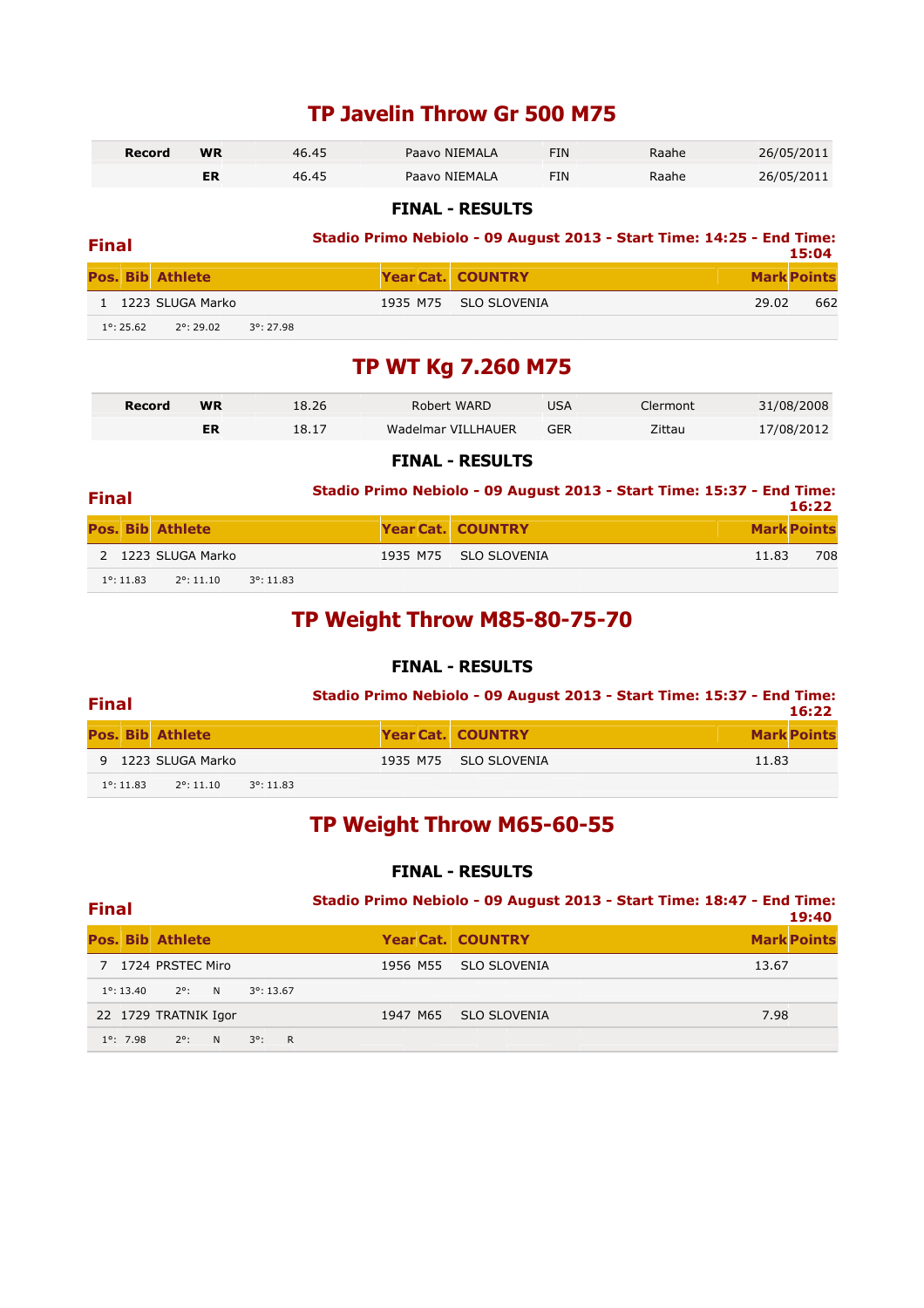# **5000m track Race walk M60**

| <b>Record</b>  | <b>WR</b>                                                                                     | 23:04.61 | Graziano MOROTTI |                               | <b>ITA</b> | Orvieto | 24/09/2011                                |               |  |  |  |
|----------------|-----------------------------------------------------------------------------------------------|----------|------------------|-------------------------------|------------|---------|-------------------------------------------|---------------|--|--|--|
|                | ER                                                                                            | 23:04.61 | Graziano MOROTTI |                               | <b>ITA</b> | Orvieto | 24/09/2011                                |               |  |  |  |
|                |                                                                                               |          |                  |                               |            |         |                                           |               |  |  |  |
|                | <b>FINAL - RESULTS</b>                                                                        |          |                  |                               |            |         |                                           |               |  |  |  |
|                |                                                                                               |          |                  |                               |            |         |                                           |               |  |  |  |
|                | HOME List by Category List by Team                                                            |          |                  | Reports Res. by category      |            |         | Res. by Day Ind./Team Ranking <b>LIVE</b> |               |  |  |  |
|                | <b>Final</b><br>Stadio Primo Nebiolo - 04 August 2013 - Start Time: 10:29 - End Time: 11:10   |          |                  |                               |            |         |                                           |               |  |  |  |
| Pos.           | <b>Bib</b> Athlete                                                                            | Year     | Cat.             | <b>COUNTRY</b>                |            |         | <b>Mark</b>                               | <b>Points</b> |  |  |  |
| 1              | 1920 RUZZIER Fabio                                                                            | 1953     | M60              | <b>SLO SLOVENIA</b>           |            |         | 25:57.54                                  |               |  |  |  |
| 2              | 1069 PIO Alberto                                                                              | 1952     | M60              | <b>ITA ITALY</b>              |            |         | 26:47.69                                  |               |  |  |  |
| 3              | 884 CHARROIS Henry                                                                            | 1951     | M60              | <b>CAN CANADA</b>             |            |         | 27:52.06<br>$\lt$                         |               |  |  |  |
| $\overline{4}$ | 1892 MURASHEV Sergei                                                                          | 1948     | M60              | <b>RUS RUSSIAN FEDERATION</b> |            |         | 28:15.69                                  |               |  |  |  |
| 5              | 133 FASANO Sergio                                                                             | 1952     | M60              | <b>ITA ITALY</b>              |            |         | $\prec$<br>30:26.13                       |               |  |  |  |
| 6              | 1192 CLAUDE Flamant                                                                           | 1949     | M60              | <b>FRA FRANCE</b>             |            |         | 31:08.38                                  |               |  |  |  |
| $\tau$         | 1712 OREHOVS Vladimirs                                                                        | 1949     | M60              | <b>LAT LATVIA</b>             |            |         | 31:25.91                                  |               |  |  |  |
| 8              | 1037 MILAN Maurizio                                                                           | 1953     | M60              | <b>ITA ITALY</b>              |            |         | 31:30.20                                  |               |  |  |  |
| 9              | 470 YANES Juan                                                                                | 1949     | M60              | <b>VEN VENEZUELA</b>          |            |         | <<<br>31:55.67                            |               |  |  |  |
| 10             | 1501 ROLSTAD Jan Arvid                                                                        | 1950     | M60              | <b>NOR NORWAY</b>             |            |         | 33:33.21                                  |               |  |  |  |
| 11             | 1960 IVANCHEV TANI                                                                            | 1949     | M60              | <b>BUL BULGARIA</b>           |            |         | 33:40.15                                  |               |  |  |  |
|                | 630 DEDIEU Robert                                                                             | 1950     | M60              | <b>FRA FRANCE</b>             |            |         | <<<br>D <sub>O</sub><br><< 10:52          |               |  |  |  |
|                | 1260 SOBRERO Alberto                                                                          | 1948     | M <sub>60</sub>  | <b>ITA ITALY</b>              |            |         | <b>DNS</b>                                |               |  |  |  |
|                | <b>Intermediate:</b> m. 1000: 5.05.7 - m. 2000: 10.16.0 - m. 3000: 15.27.2 - m. 4000: 20.44.5 |          |                  |                               |            |         |                                           |               |  |  |  |